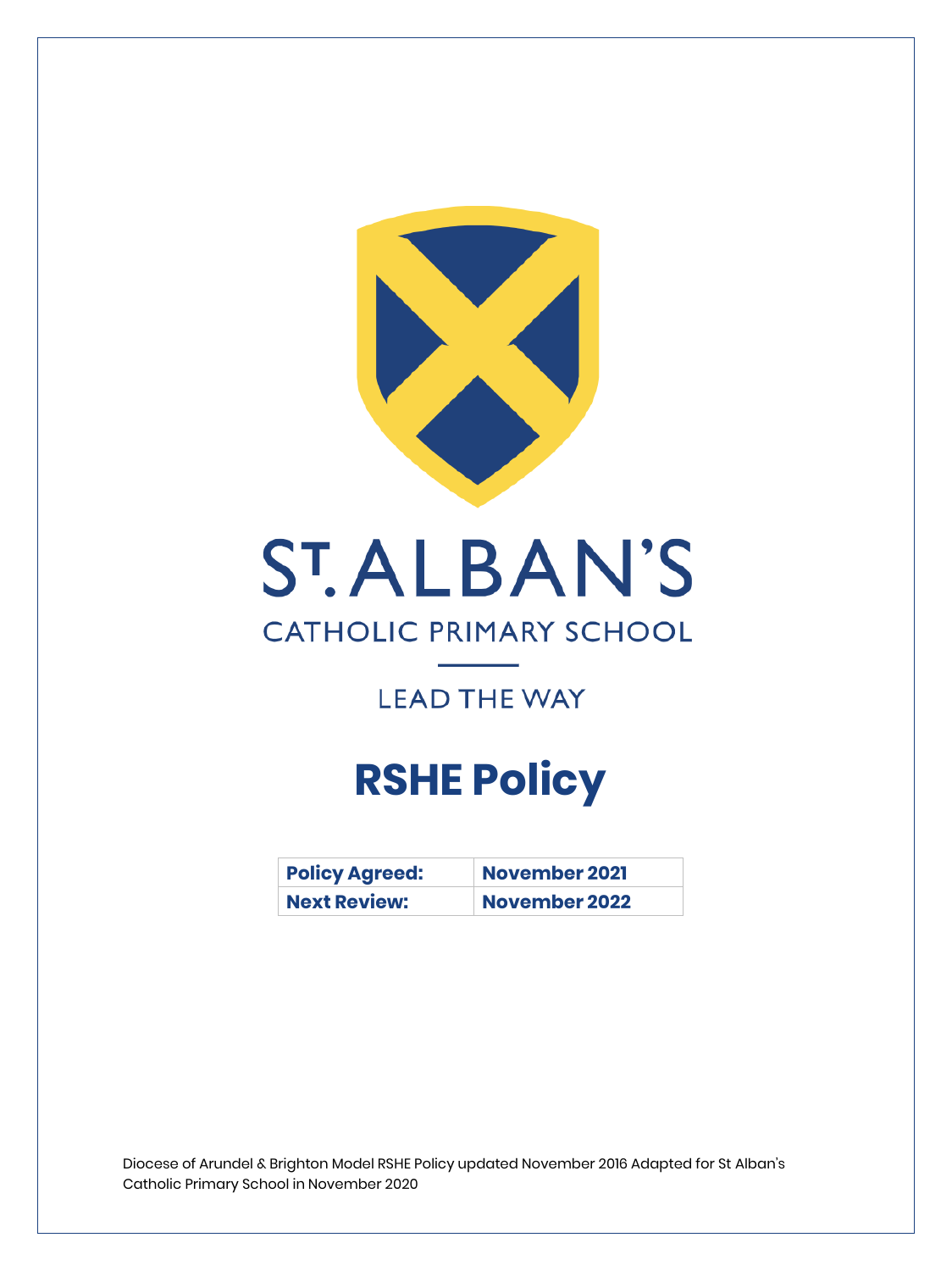# **GENERAL PRINCIPLES/INTRODUCTION**

The Governing Body of St. Alban's Catholic Primary School, believes that Relationship, Sex and Health Education (RSHE) is an essential part of a holistic education. They believe that its focus is the individual, unique creation of each individual by God, made in His own image and likeness. Through RSHE, children come to understand more about themselves, others and the beauty of Creation.

## **Working with Parents/Carers**

As set out in the Baptism Rite, schools recognise that parents/carers are the first and foremost educators of their children.

We accept that the new curriculum has been made compulsory from September 2020. Schools should start teaching from that date if they meet the statutory requirements. If they are not ready, or are unable to meet the requirements, they should begin teaching by at least the start of the summer term 2021.

Parent/carers have the right to withdraw their children from elements of sex education that are not in line with the National Curriculum for Science.

Parents /carers may not remove their children from any elements of Relationships Education and Health Education that we teach through PSHE.

All puberty and sex education lessons are taught at St. Alban's through the Science National Curriculum. When the children reach Year 5 and 6, the community nurse will come in and develop puberty and sex education. Parents will be informed of this before it happens and can have access to all materials that will be used.

We have **not** made any changes to our Science curriculum. We also recognise that good communication and consultation with parents/carers is vital. Parents are invited to review the school's policy and view all materials used to deliver RSHE annually. Support in talking to their children will be offered to parents/carers where necessary and if requested.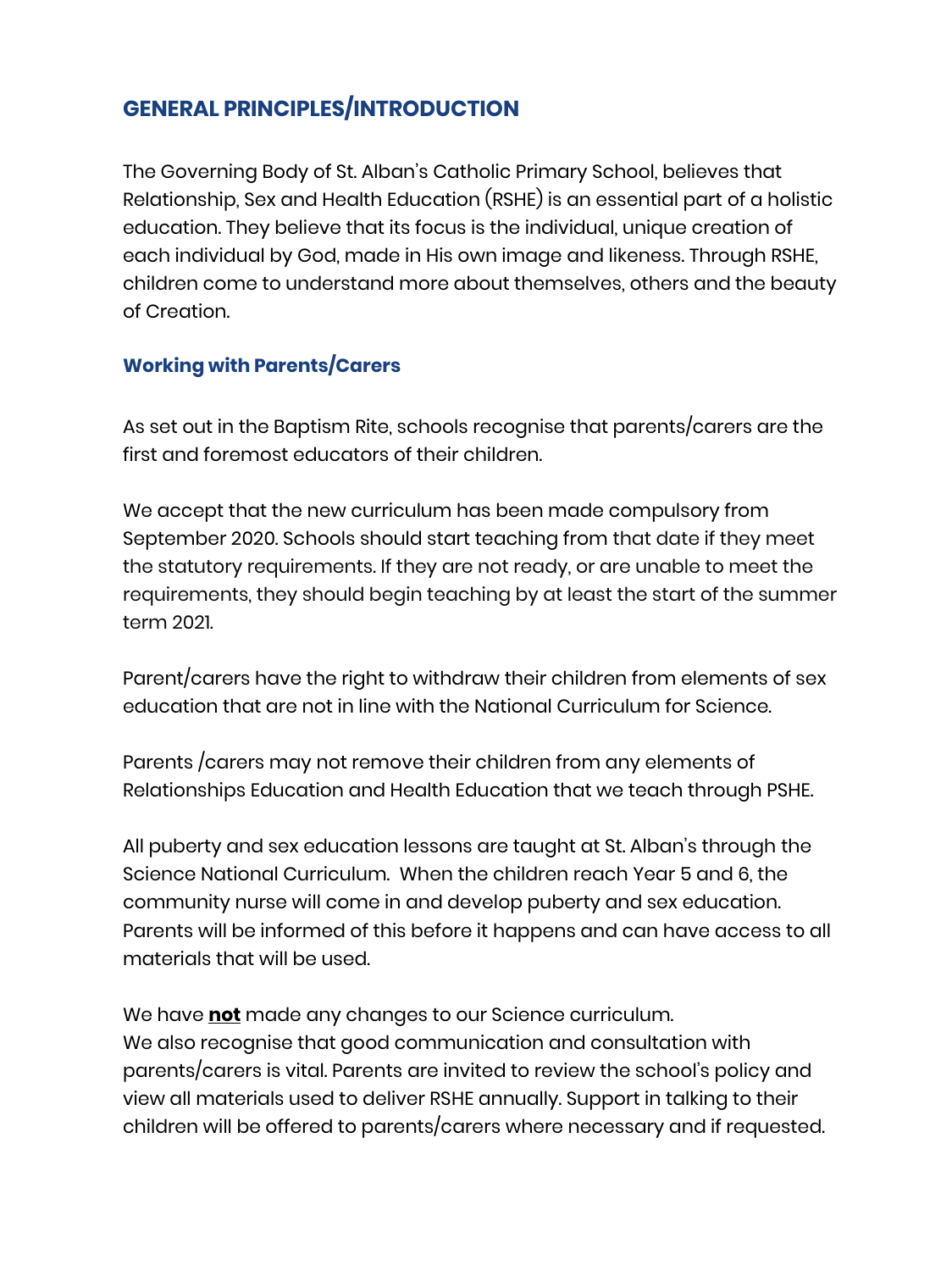# **Aims of Relationship, Sex and Health Education (RSHE)**

- To encourage pupils' growth in self-respect, acknowledging we are all created in the image and likeness of God.
- To help pupils develop an understanding that love is the central basis of relationships.
- To help pupils to understand the nature of relationships and to encourage them to reflect on their own relationships and respect similarities and differences between people.
- To develop pupils' confidence in talking, listening and thinking about feelings and relationships.
- To help pupils acquire the skills necessary to develop and sustain relationships.
- To offer sex education supported by the school's wider curriculum for personal, social and health education.
- To be able to know their body, learn the names of the main body parts (including head, neck, arms, elbows, legs, knees, face, ears, eyes, hair, mouth, teeth) and say which part of their body is associated with each sense. Include the introduction of genitals if agreed after consultation with parents/carers and describe the changes as humans develop to old age.
- To ensure that pupils are prepared for puberty and the opportunities, responsibilities and experiences that adult life will bring.
- To ensure that pupils know how to keep themselves safe, can protect themselves and ask for help and support when needed.
- To help pupils to develop a healthier, safer lifestyle.
- To prepare pupils to play an active role as citizens and to understand the Catholic vision of what it means to be citizens of the Kingdom/reign of God.

## **Delivery of RSHE**

The delivery of RSHE shall take an integrated approach. This means that we intend to make cross curricular links and embed the teaching of RHSE into the wider context of the school's, Personal, Social and Health Education (PSHE) and our Religious Education programme (Come & See).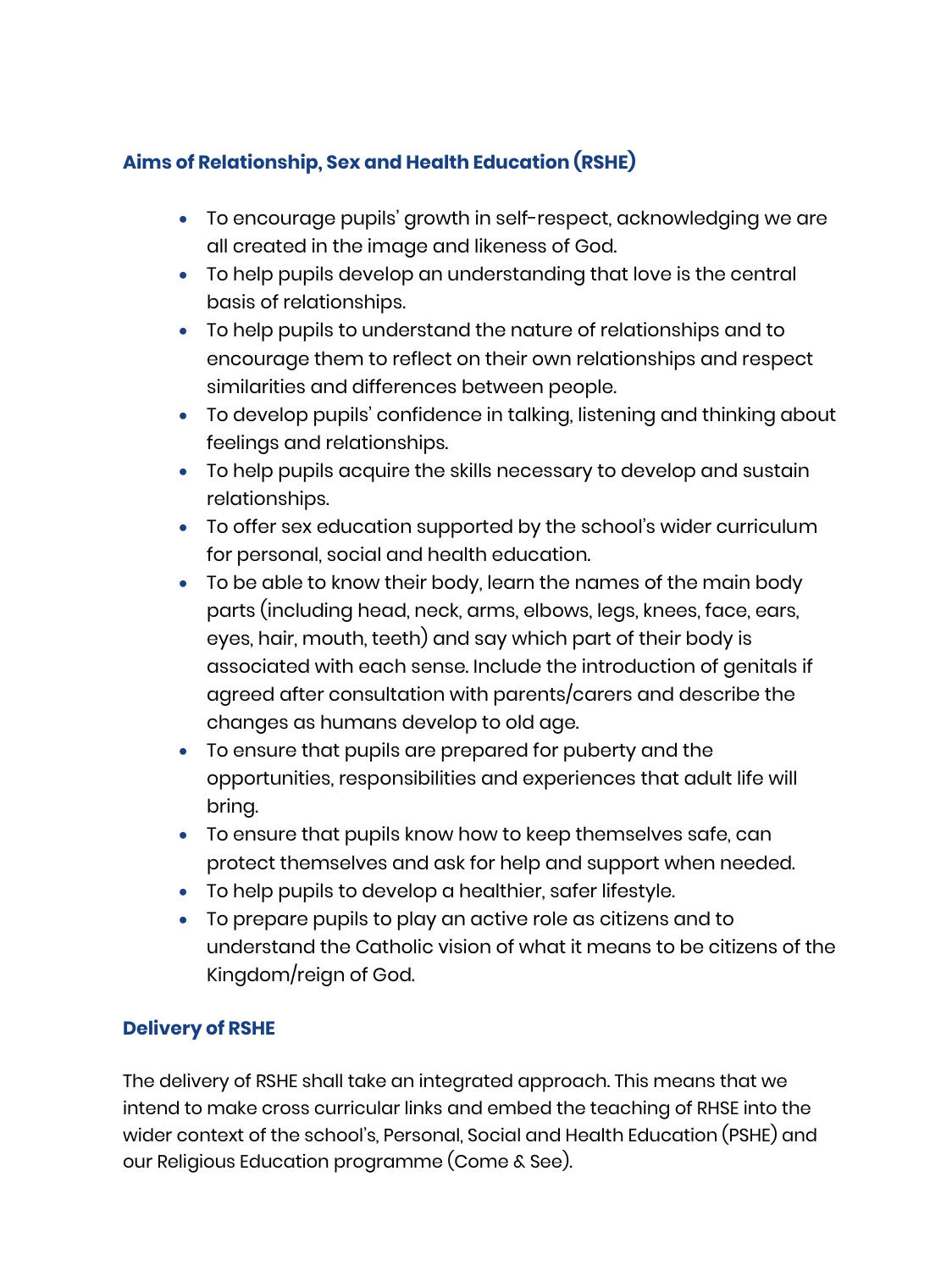All pupils will be taught the significant aspects of RSHE that remain as statutory elements of the National Curriculum for Science. Parents are **unable** to withdraw pupils from these statutory sessions.

Teaching of RSHE will be inclusive and we will ensure differentiation due to the sensitivity and different needs of individual pupils. The teaching of RSHE will respect all pupils' different abilities, their levels of maturity and their personal circumstances e.g. sexual orientation, faith and culture.

The governing body have wider responsibilities under the Equalities Act 2010 and will ensure that our school strives to do the best for all pupils, in particular those protected characteristics listed under the Equalities Act 2010.

## **Key Stage 1 (5-7) Statutory**

- Identify, name, draw and label the basic parts of the human body and say which part of the body is associated with each sense.
- Notice that animals, including humans, have offspring which grow into adults
- Find out about and describe the basic needs of animals, including humans, for survival (water, food and air)
- Describe the importance for humans of exercise, eating the right amounts of different types of food, and hygiene.

#### Notes and Guidance (non-statutory)

- The focus at this stage should be on questions that help pupils to recognise growth; they should not be expected to understand how reproduction occurs. The following examples might be used: egg, chick, chicken; egg, caterpillar, pupa, butterfly; spawn, tadpole, frog; lamb, sheep. Growing into adults can include reference to baby, toddler, child, teenager and adult.
- Pupils might work scientifically by: observing, through video or firsthand observation and measurement, how different animals, including humans, grow; asking questions about what things animals need for survival and what humans need to stay healthy; and suggesting ways to find answers to their questions.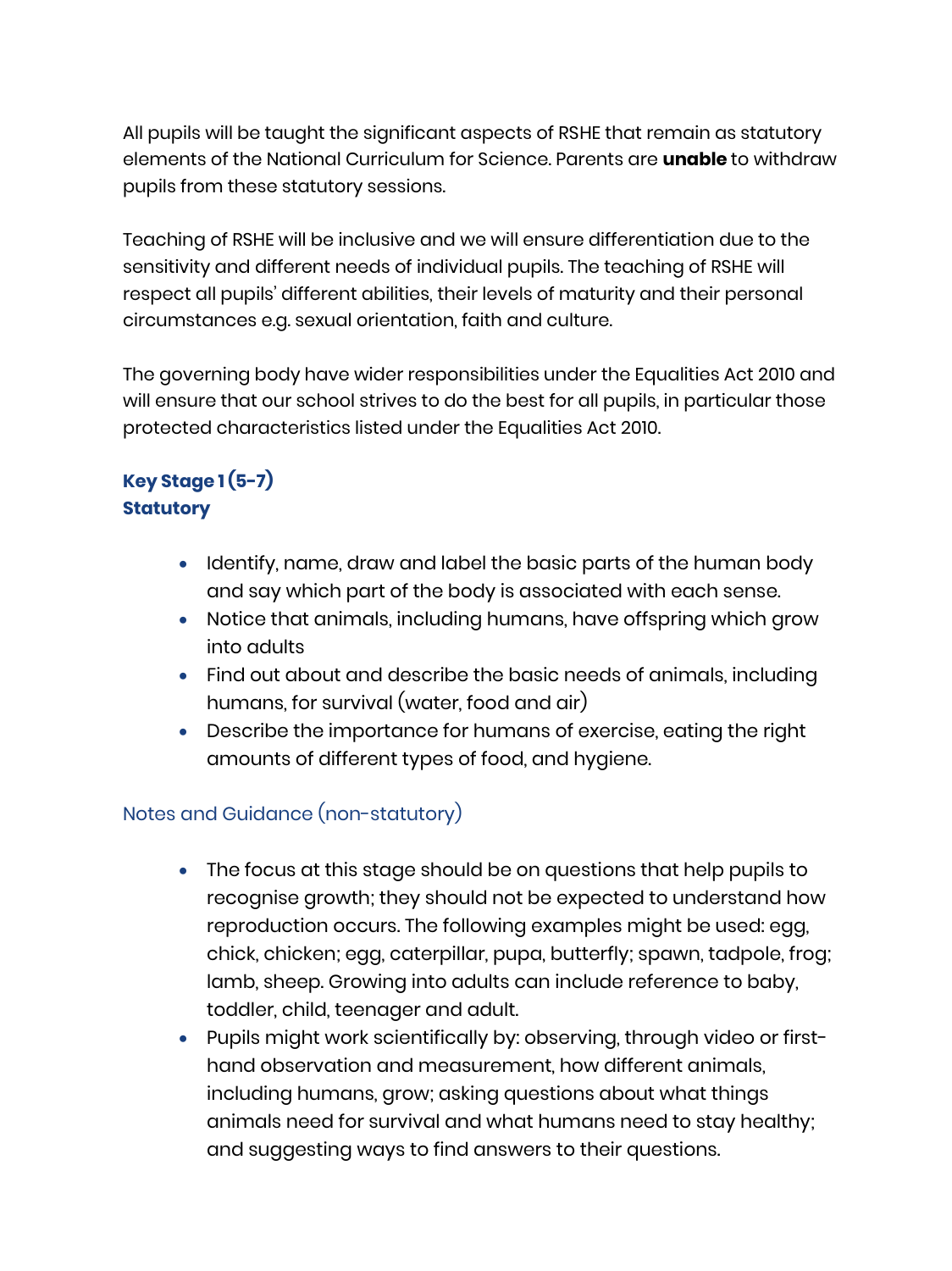# **Key Stage 2 (7 – 11) Statutory**

• Describe the changes as humans develop to old age.

#### Notes and Guidance (non-statutory)

- Pupils should draw a timeline to indicate stages in the growth and development of humans. They should learn about the changes experienced in puberty.
- Pupils could work scientifically by researching the gestation periods of other animals and comparing them with humans; by finding out and recording the length and mass of a baby as it grows.

#### **Statutory**

• Recognise that living things produce offspring of the same kind, but normally offspring vary and are not identical to their parents

#### Notes and Guidance (non-statutory)

• They should be introduced to the idea that characteristics are passed from parents to their offspring, for instance by considering different breeds of dogs, and what happens when, for example, Labradors are crossed with Poodles.

#### **Assessment and Recording**

The programme will be assessed, monitored and evaluated by the RSHE Coordinator. In accordance with the school's monitoring and evaluation policy, pupils are given the opportunity for self-evaluation at an age appropriate level.

#### **Dealing with sensitive issues and responding to questions**

Teachers will use their professional judgement when addressing sensitive issues and will answer questions honestly but with due regard given to the nature of the question and the age and maturity of the questioner. Careful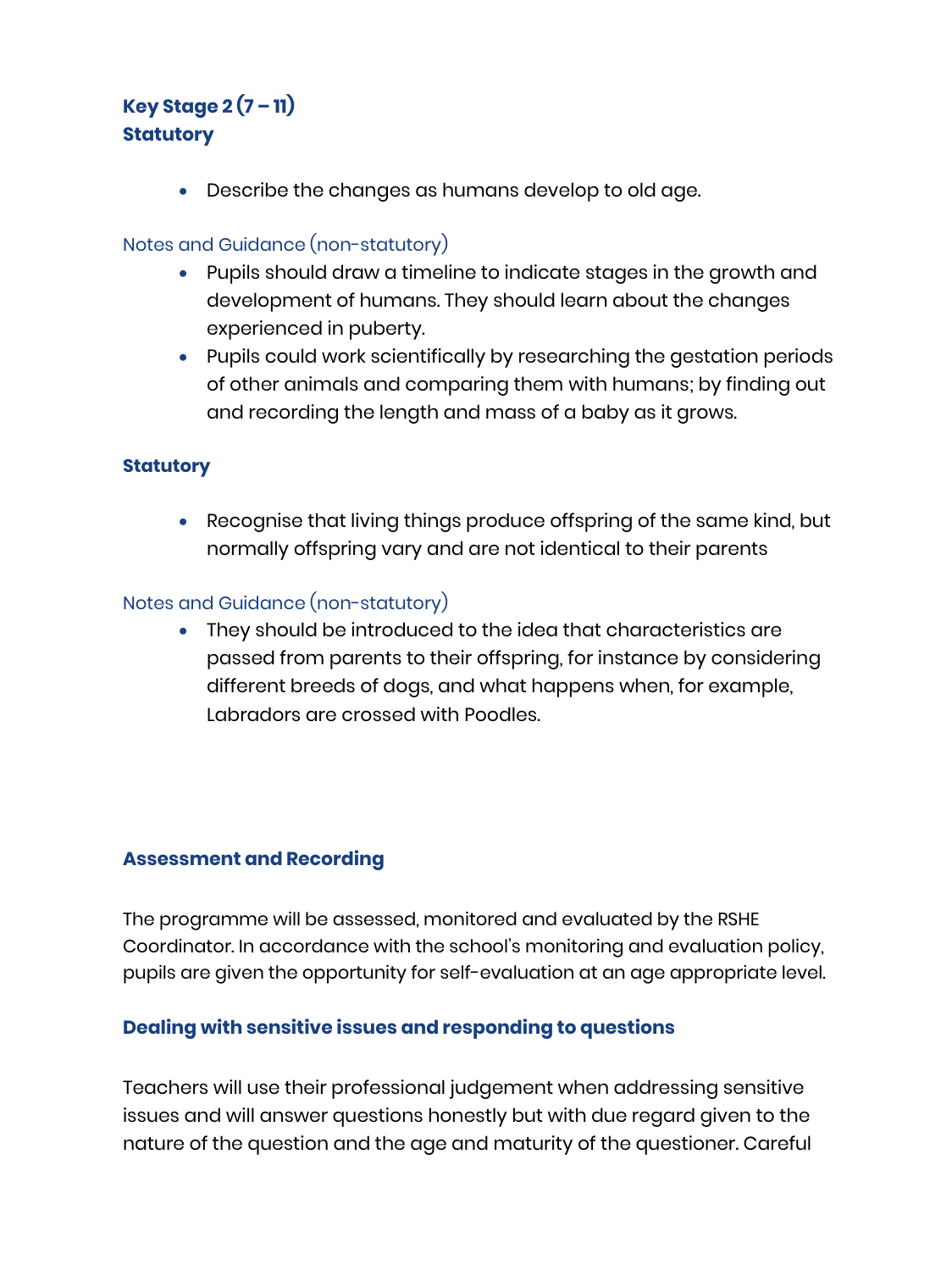consideration will be given to the wide and varied experience and backgrounds of the pupils in their care.

In some cases it may be inappropriate for the teacher to respond to a specific question and the pupil will be referred to his/her parents/carers if appropriate.

Teachers should never feel pressured to discuss their personal views or experiences and should always respect the sensitivity of their position as a teacher in a Catholic school.

#### **Roles and Responsibilities**

#### Safeguarding Procedures

The school has procedures and policies in place to deal with any sensitive issues or pupils thought to be vulnerable. All staff will pass on any concerns of this nature to the designated child protection officer in school.

#### **Parents**

The school recognises that parents/carers are the primary educators of their children and will seek to support them in their task. It will ensure that parents/carers are consulted with and kept fully informed of what is happening in RSE in terms of content, delivery, timing and evaluation.

#### **Governors**

In accordance with the Education Act of 1993 the Governing Body has the responsibility to regularly update the school's policy for RSHE, in consultation with parents/carers and will make copies available to them.

They will make known to parents/carers their right to withdraw their children from the sex education part provided at school, except for those parts included in the statutory National Curriculum for Science.

There will be a named Foundation Governor to aid the implementation and development of the RSHE programme.

#### **Teachers**

All teachers have a responsibility of care; as well as fostering academic progress they will actively contribute to the guidance of the physical, moral, spiritual well-being of their pupils. Teachers will be expected to teach RSHE in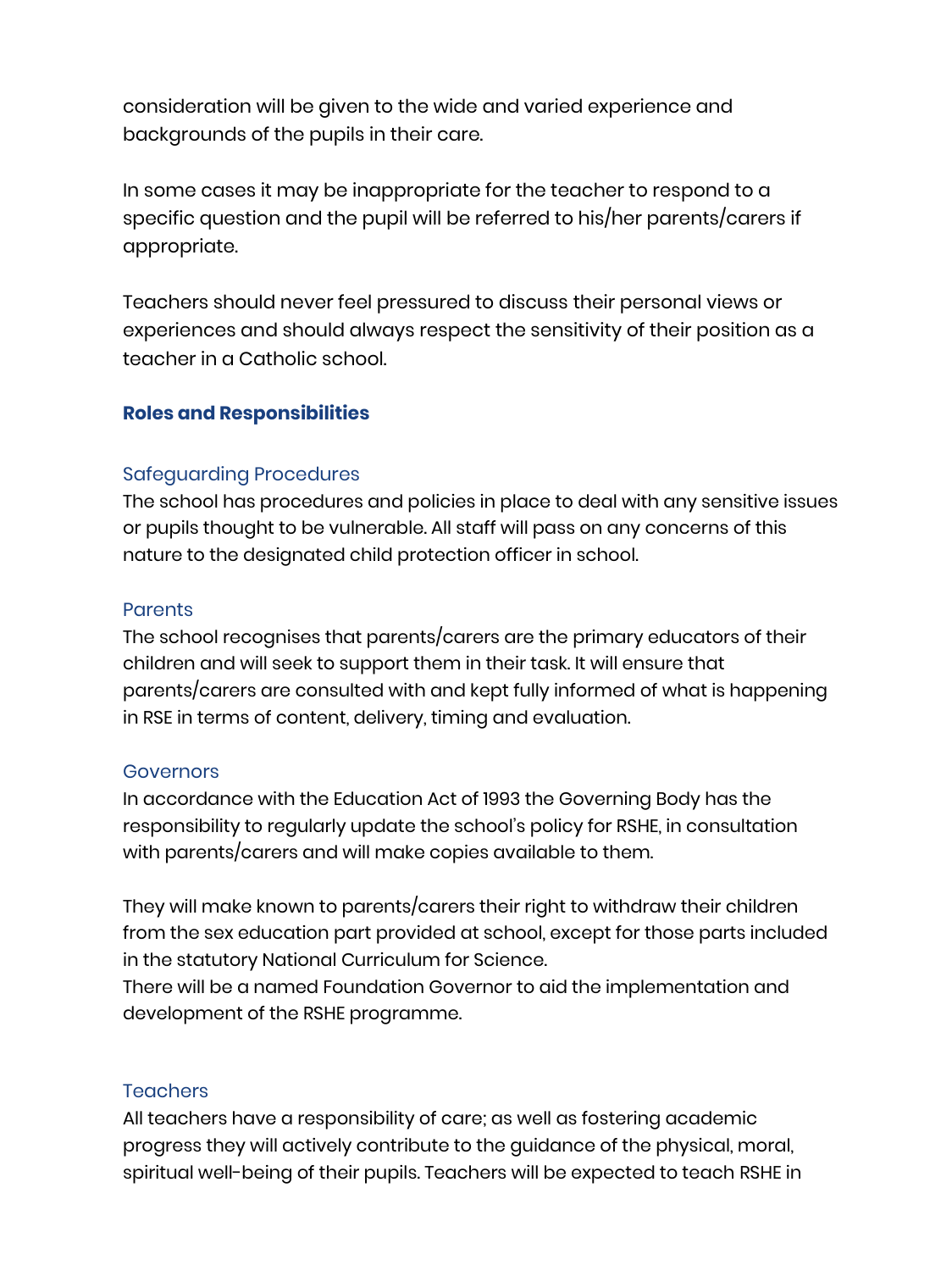accordance with the Catholic ethos of the school. Appropriate training has been made available to all staff teaching RSHE and will continue to be reviewed and developed.

#### Programme

St Alban's Catholic Primary School has agreed to follow the programme 'A Journey in Love' as recommended by the Diocese of Arundel & Brighton alongside our trained RSHE Coordinators Mrs Martin and Miss Daly and Foundation Governor Fr Marco Villani.

Teaching will be whole class, mixed gender learning, with the opportunities for a separate boys and girls forum to facilitate the needs of the individual child if necessary or requested.

Children with Special Educational Needs and disabilities (SEN - D) will have support in varying ways depending upon their individual needs and in consultation with their parents/carers.

# **Monitoring and Evaluation**

**This policy will be monitored annually by the RSHE Coordinator and reviewed annually by the Governing Body. Parents/carers will be consulted with, if any changes or adaptations are proposed.**